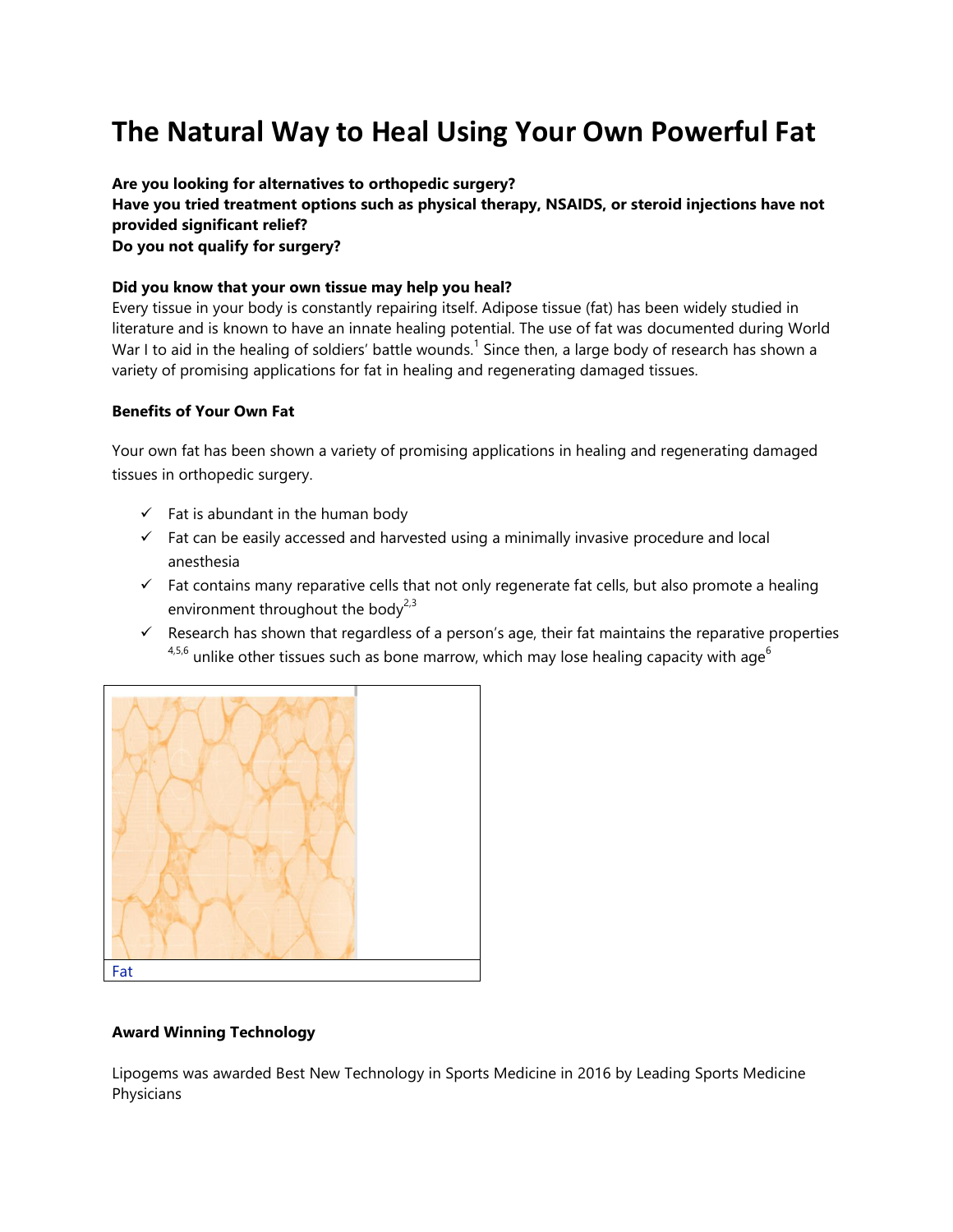

**What is Lipogems?**



Lipogems is a cutting-edge technology that gently processes and uses your body's own fat tissue to cushion and support areas of injury or damage as your body heals itself. The fat is taken from the stomach, "love handles" or thigh areas using a local anesthetic to numb the area. Lipogems uses an FDA approved device that rinses and cleans the inflammatory oils and blood from the patient's harvested fat and keeps the natural and beneficial properties of the fat tissue. This harvested fat is then precisely injected into the patient's injured areas with the use of ultrasound guidance. Lipogems tends to stay in the area where it is injected instead of being reabsorbed by the body,allowing your body to maximize the benefits of Lipogems for an extended period of time.The Lipogems procedure can be performed in under one hour in an outpatient clinical setting or may be used in addition to your surgery to support your body in the reconstructing and repairing damaged or injured tissue. Lipogems has now been used in more than 8,000 clinical cases globally.

## **You may be a candidate for Lipogems if:**

- You suffer from an injury or ailment that limits your normal daily functioning or physical activity
- Have a soft tissue defect in the tissue of tendons, ligaments, and muscles. In order to restore orthopedic function, these defects require tissue repair and regeneration, as well as cushioning and support.
- Treatment options, such as physical therapy, NSAIDS, or steroid injections have not provided significant relief.
- You would like to explore Lipogems as a minimally invasive alternative to a major surgical intervention
- Your doctor determines if it may be used in addition to your surgery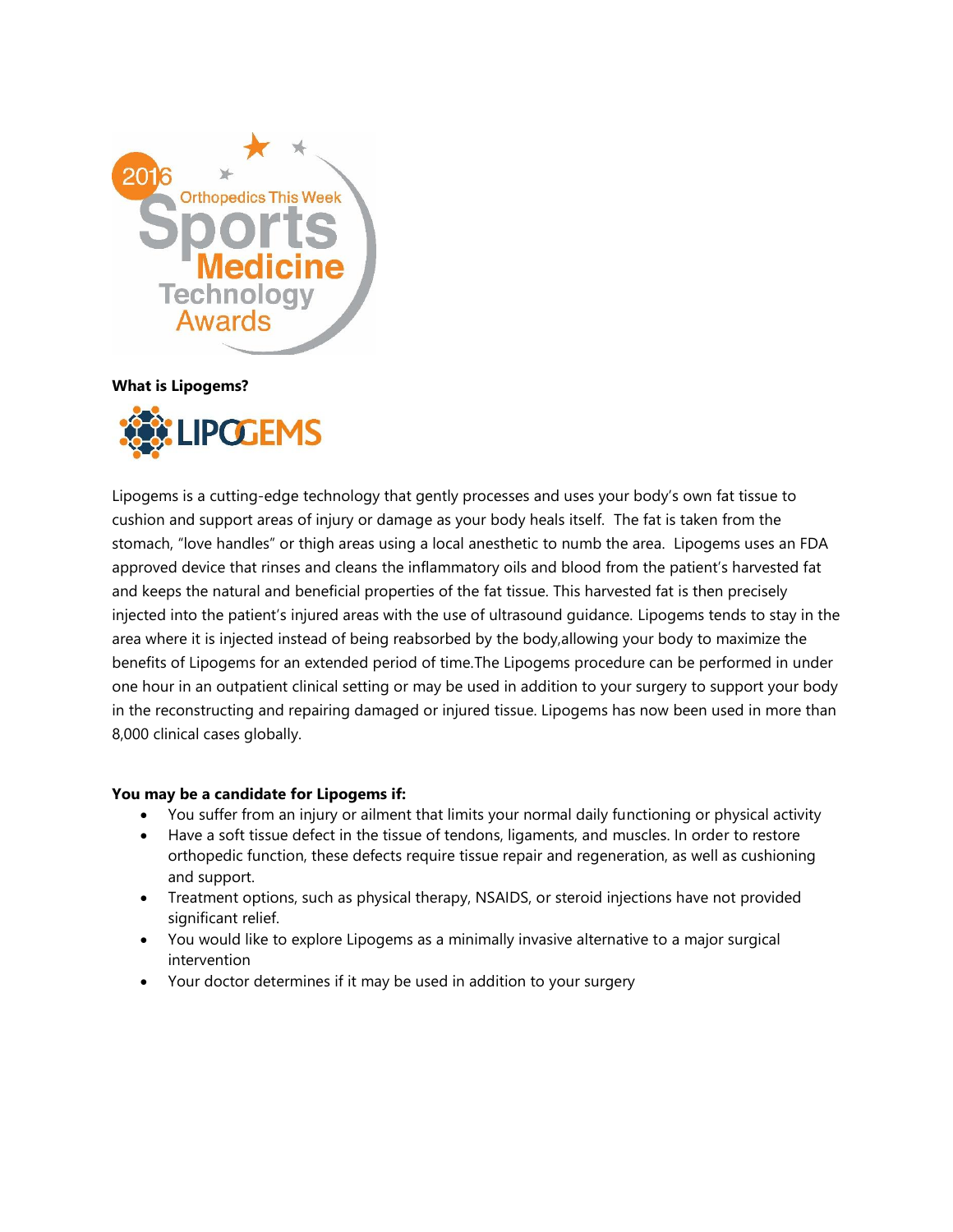

## **What to expect after your procedure?**

- Your doctor will help determine what activities you can perform and put you on treatment plan. Patients should not engage in strenuous activity for at least 1-2 weeks following the procedure.
- Patients may experience mild to moderate swelling and/or local inflammation at injection site and/or site of tissue harvest for up to 4-5 days post-procedure.
- Patients may be given some pain medication and should follow your doctor's recommendations.
- Ice may be used to reduce local inflammation/swelling.
- A compression garment maybe given to wear for a few days after the procedure.
- Patients should not take steroids following the Lipogems procedure.
- Patients may have some bruising at or around site of tissue harvest is expected.

#### **Benefits**

- $\checkmark$  Alternative to surgery or may be used in addition to your surgery
- $\checkmark$  Fat can be easily accessed and harvested using a minimally invasive procedure and local anesthesia.
- $\checkmark$  Research has shown that regardless of a person's age, their fat maintains its reparative properties  $4,5,6$  unlike other tissues such as bone marrow, which may lose healing capacity with age.  $\frac{6}{ }$
- $\checkmark$  Lipogems washes your fat tissue to remove the inflammatory oils and blood but preserves the natural and beneficial properties of the tissue. Lipogems tends to stay in the area where it is injected instead of being reabsorbed by the body,allowing your body to maximize the benefits of Lipogems for an extended period of time
- $\checkmark$  Can be done in the office or in addition to surgery using minimally invasive, patented and proprietary FDA cleared device

## **References**

- 1. Duhamel, G. (1928). Les Sept Dernières Plaies: Mercure De France.
- 2. Tholpady, Sunil S., Ramon Llull, Roy C. Ogle, J. Peter Rubin, J. William Futrell, and Adam J. Katz. "Adipose Tissue: Stem Cells and Beyond." Clinics in Plastic Surgery 33.1 (2006): 55-62. Web.